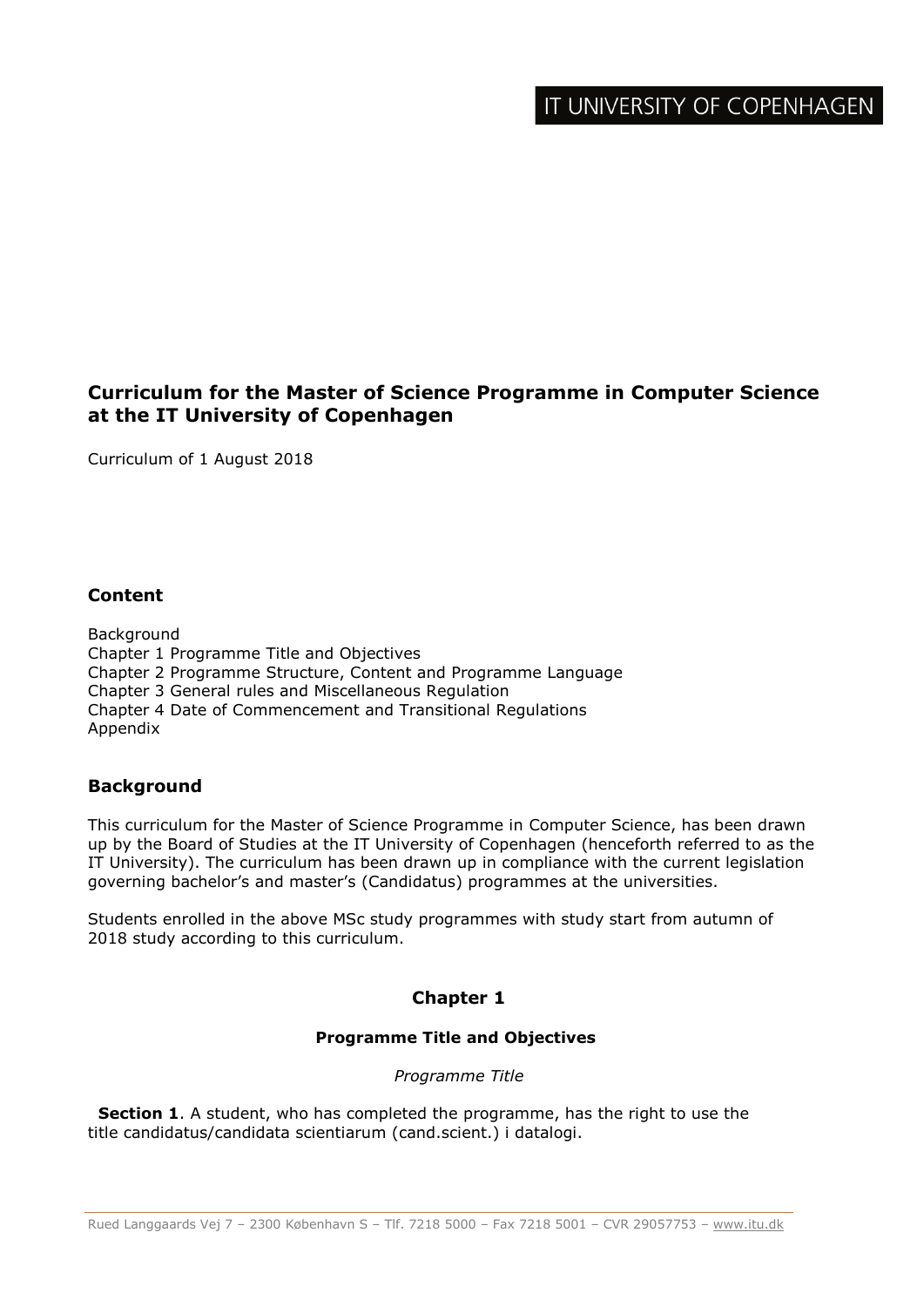*Subsection 2*. The title in English is Master of Science (MSc) in Computer Science.

#### *Programme Objectives*

**Section 2.** The purpose of this programme is to provide students with the scientific qualifications to identify, formulate, solve and reflect on complex problems relating to computer science.

 *Subsection 2*. The programme prioritises the student's ability to assess, apply and develop the underlying technology and the scientific theories, methods and tools upon which it is based.

 *Subsection 3*. The student must have the ability to independently initiate and carry out collaborative work in professional and multidisciplinary settings. Furthermore, the student must have the ability to engage in global and distributed interaction, drawing on researchbased perspectives.

 *Subsection 4*. On the background of the student's preceding bachelor's programme, the programme provides the student with the qualifications to define his or her own academic profile within the field of computer science and to take independent responsibility for his or her own professional development and specialisation.

 *Subsection 5*. Within the framework of the programme, the student can acquire the requisite individual qualifications for specialised posts in business, industry, the public sector, and for research training programmes (PhD programme) in computer science.

### *Objectives for Learning Output*

 **Section 3** The graduate will develop research based *knowledge and understanding of, and will be able to reflect on*:

- concepts of programming languages
- analysis of software performance and correctness in theory and practice
- principles of software design and modelling and its applications to real-world scenarios
- principles of software security

Each graduate obtains specialised knowledge and understanding at highest international research level in the selected specialisation area.

 *Subsection 2*. The graduate will develop the following research based *skills*:

- The graduate can master a modern programming platform to implement software.
- The graduate can use, assess and develop fundamental processes and practices of software development, such as requirements analysis, architecting, implementing, tuning, validating and documenting software.
- The graduate is able to communicate and discuss the acquired knowledge with both academic peers and non-specialists.

Each graduate obtains specialised skills at highest international research level in the selected specialisation area.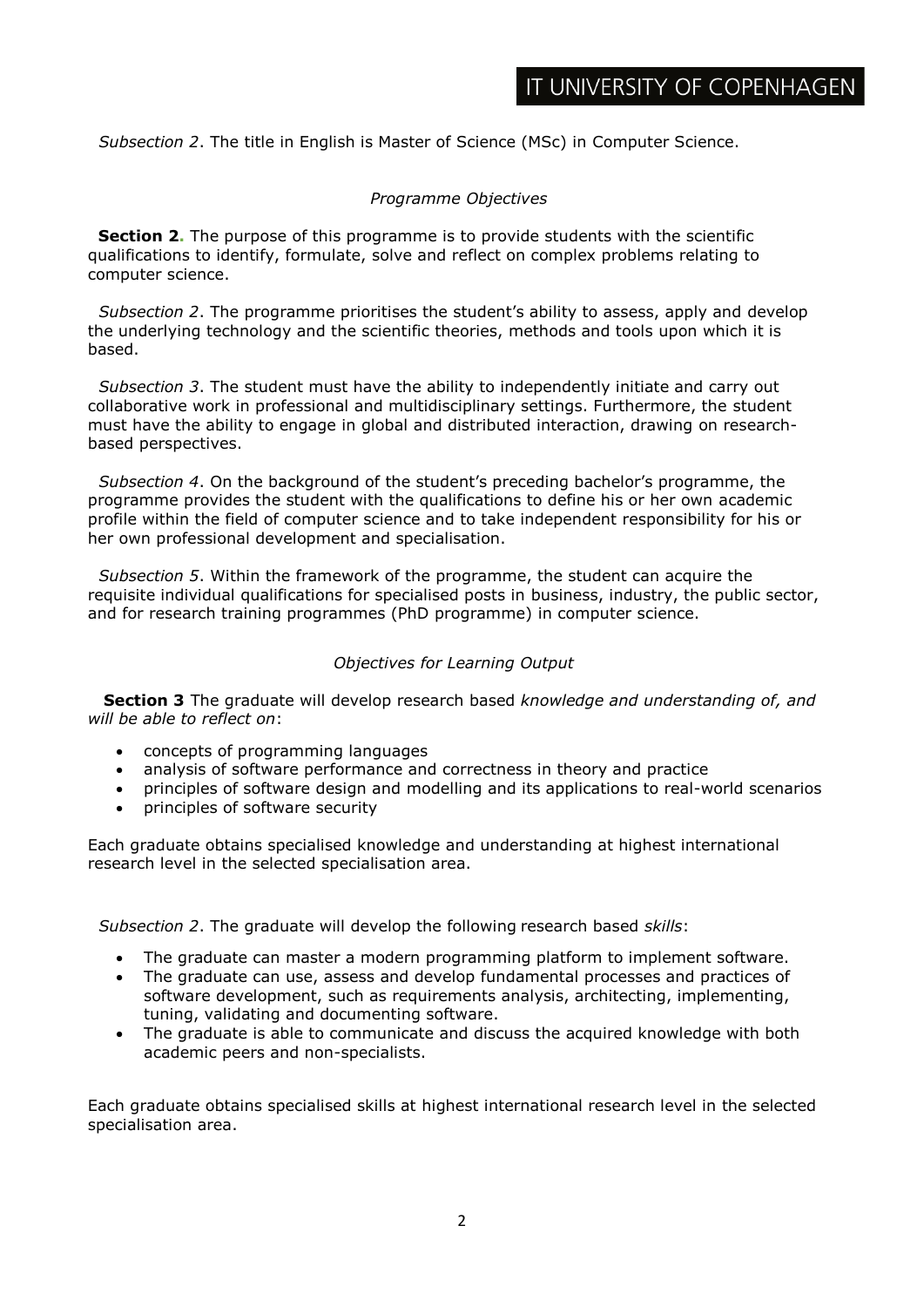*Subsection 3*. The graduate will develop the following research based *competences*:

- The graduate can evaluate and customise software tools and technologies that are complex and unpredictable, and design and develop new solutions.
- The graduate can independently initiate and implement collaboration with others in complex, inter-disciplinary and changing contexts, for example, in international and industrial projects.
- The graduate can independently take responsibility for own professional development and specialisation.

Each graduate obtains specialised competences at highest international research level in the selected specialisation area.

# **Chapter 2**

### **Programme Structure, Content and Programme Language**

#### *Programme Structure*

 **Section 4**. The Master of Science programme requires passes in study activities corresponding to 120 ECTS points comprising a mandatory backbone, specialisation modules, optional modules and a master's thesis.

 *Subsection 2*. The study activities of the programme are composed of modules corresponding to 90 ECTS points and a concluding master's thesis corresponding to 30 ECTS points.

 *Subsection 3*. A visualisation of the programme structure is available at the IT University's online Study Guide.

#### *Programme Content*

**Section 5**. The mandatory backbone of the MSc study programme in Computer Science consists of modules corresponding to 45 ECTS points within the first three terms.

The content of the mandatory backbone focuses on advanced techniques and methods for designing, implementing, and maintaining software, drawn from both computer science and software engineering research. In detail, modules contain techniques for designing and implementing efficient and correct software for modern IT systems, including concurrent and parallel software, aspects of information security, advanced features of programming languages, and project organisation in heterogeneous working environments.

 *Subsection 2*. The choice of a specialisation is mandatory. A specialisation comprises modules corresponding to 22.5 ECTS points within the second and the third term.

*Subsection 3*. The optional modules comprises 22.5 ECTS points within the second term.

#### *Programme Language*

**Section 7.** The MSc Computer Science study programme is conducted in English.